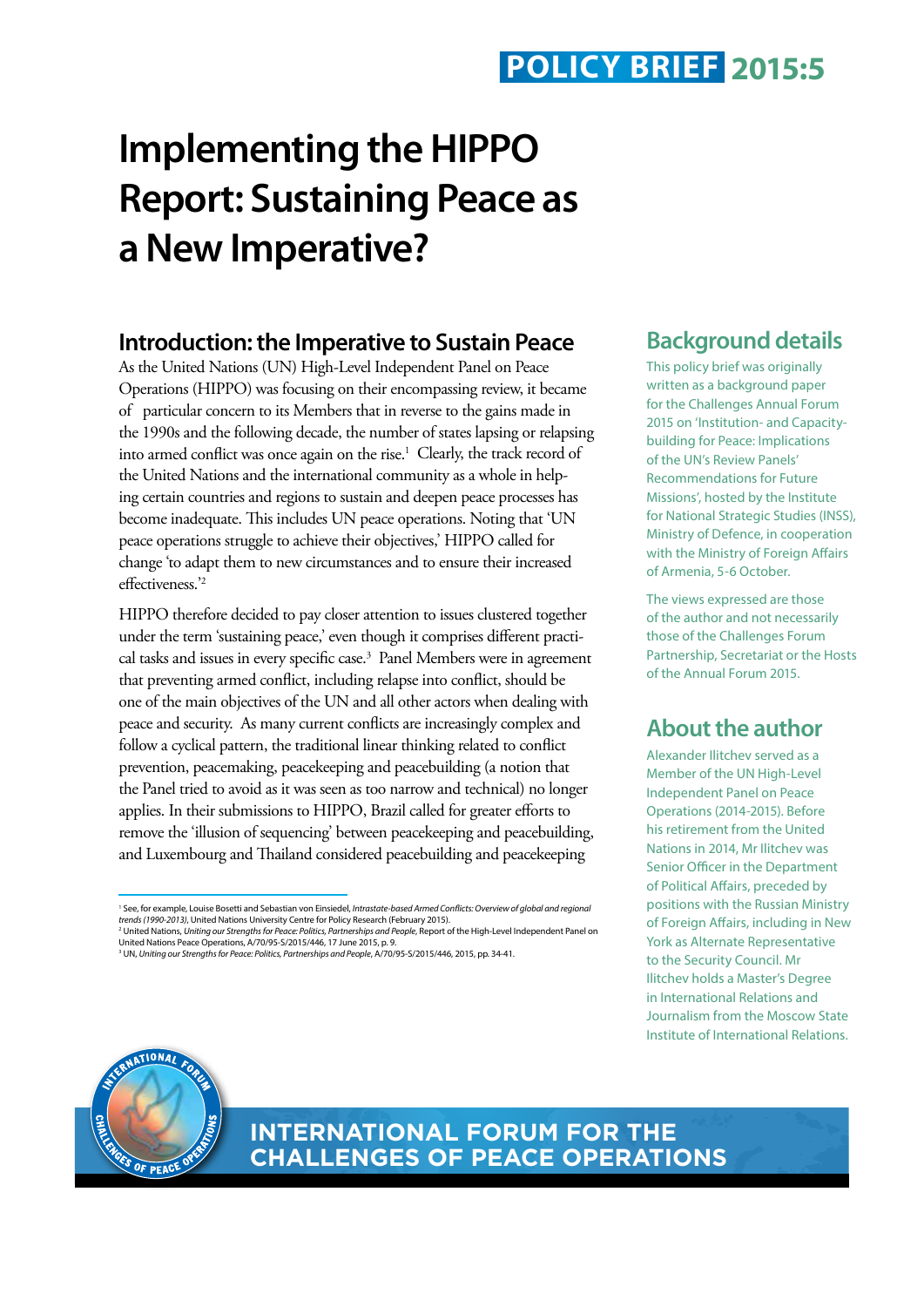complimentary and closely linked. Other Member States even encouraged the incorporation of peacebuilding tasks into a mission's first mandate.

The focus of most UN peace operations today is on operational conflict management. While their mandates tend to contain multiple tasks, the ones related to institution- and capacity-building are usually not prioritised, nor adequately resourced. Moreover, the task of addressing the root causes of the conflict, or at least its drivers, is left somewhere else. For many, such tasks should be undertaken in earnest either by other actors, or after the transformation of a peace operation into a 'peacebuilding mission.' It is, however, widely recognised that peace processes do not end after the fighting has ceased or a peace agreement has been signed, or an election has been held. Such events constitute at best major milestones, but not the conclusion of a peace process. However, the UN and other international actors have yet to fully incorporate this notion into their customary division of labour, approaches and, most importantly, practical action.

Of fundamental importance to further enhancing peace operations will be keeping issues related to sustaining peace high on the political agenda, accompanied by unabated political engagement. The HIPPO Report highlights this as a challenge of changing the mind-set of decision makers and other stakeholders towards addressing the needs of sustaining peace throughout the whole conflict cycle. There is growing consensus about moving away from peacebuilding as activities related primarily to post-conflict recovery and reconstruction. Moreover, HIPPO argues for a comprehensive understanding of sustaining peace, pointing out that it is broader than peacebuilding, while peacebuilding is broader than state-building; the latter two being distinct yet interlinked. Sustaining peace, including building institutions, altogether, is a political process.4

Against this background, this Policy Brief—focusing on near-term priority areas—first asks the question of whether modern peace operations should engage in national institution- and capacity-building. Second, it considers whether and how the UN could overcome the fragmentation from which, the system is currently suffering and thereby achieve a more coherent approach when trying to support the building of institutions and capacity development. Third, it looks closer at some of the opportunities and challenges that UN Police (UNPOL) is facing as the institution and authority that works closest to the people on the ground. Fourth and finally, the Brief concludes by reflecting on the prospects for the implementation of HIPPO's recommendations.

<sup>4</sup> Lisa Denney, Richard Mallett and Dyan Mazurana, *Why service delivery matters for peacebuilding* (United Nations University Centre for Policy Research, February 2015). p.1.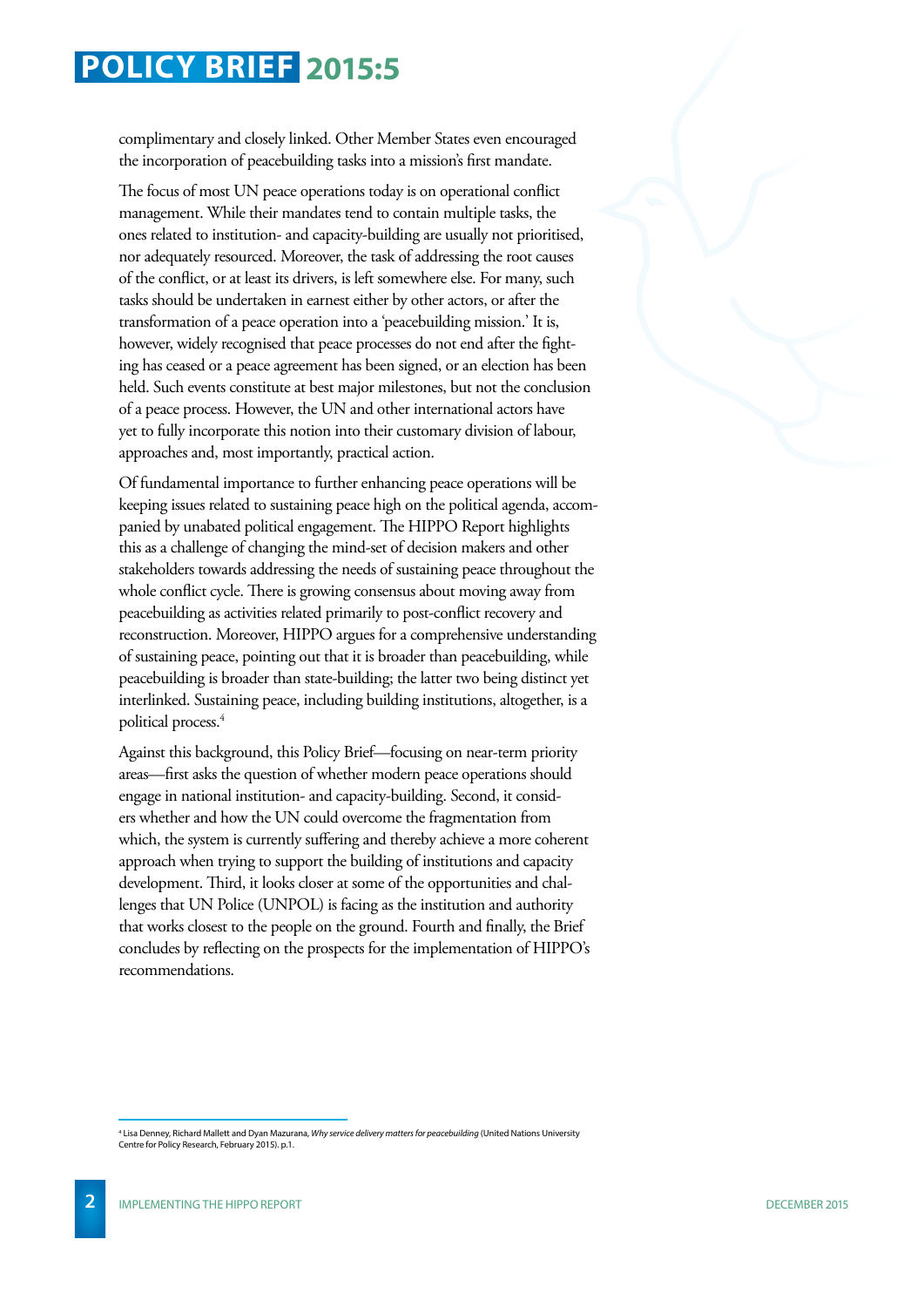#### **Should Modern Peace Operations Deal with National Institution- and Capacity-building?**

It is universally accepted that, as part of good governance, credible and effective national institutions are critical for sustainable peace. The experiences and lessons learned from the UN peacebuilding field missions launched between 1989 and 1999 led some researchers to conclude that institution-building should come as a first priority, accompanying efforts towards democratisation.5 Successfully building such institutions and relevant capacities requires time (from two to three decades) even under the best of circumstances. But it is vital for the success of a peace operation to help put in motion from the outset a dedicated sustainable process. Strong political leverage, which a UN peace operation normally enjoys, with the support from the Security Council, should help to make this happen. This is equally important to help prevent the outbreak of armed conflict, stop hostilities and stabilize a situation in political terms. At the same time, the HIPPO Report cautions that expectations on institution-building often are unrealistically high and misgiving both in terms of outcomes and timelines, and the implications of this state of affairs for practice cannot be overlooked.

The need for (and challenge of) national ownership and legitimate institutions in the eyes of those that they are set up to serve is emphasised throughout the HIPPO Report, and to this end a more people-centred and fieldoriented approach is called for. The need to consider—in addition to official ones—information institutions and other social mechanisms is an important message in this regard. The UN has to help the country concerned identify immediate and long-term priorities for institution- and capacity-building, as well as to work out the strategy towards their implementation. Supporting programmes and public institutions is critical for sustaining peace. Priorities in the mission's setting, therefore, must be few, based on joint assessments, coordinated and sequenced on the basis of what is realistic for the country to implement. To this end, the UN has moved away from the model of executing 'transitional authority' (like in Cambodia, Kosovo, East Timor), and towards one focusing on the primary political requirements which means priorities that are 'nationally owned' and respected by international actors. There is a noteworthy argument that 'the international community can impose stability, but only the host nation population can create sustainable peace.'6 It implies a renewed emphasis of peace operation on political approaches to peace consolidation, since 'this consolidation will have to be achieved not so much through the building of formal institutions, but rather in their absence, or while they remain largely dysfunctional.'7

**The UN has to help the country concerned identify immediate and long-term priorities for institution- and capacity-building, as well as to work out the strategy towards their implementation.**

<sup>5</sup> See, for example, Roland Paris, *At War's End. Building Peace After Civil Conflict* (Cambridge University Press: Cambridge, 2004). <sup>6</sup> United States Institute of Peace and United States Army Peacekeeping and Stability Operations Institute, G*uiding Principles for*<br>*Stabilization and Reconstruction (*United States Institute of Peace Press: Washington,

<sup>&</sup>lt;sup>7</sup> Jean Arnault, *A Background to the Report of the High-Level Panel on Peace Operations, Global Peace Operations Review, 6 August<br>2015, http://peaceoperationsreview.org/thematic-essays/a-background-to-the-report-of-the-h* operations/ (accessed 29 September 2015).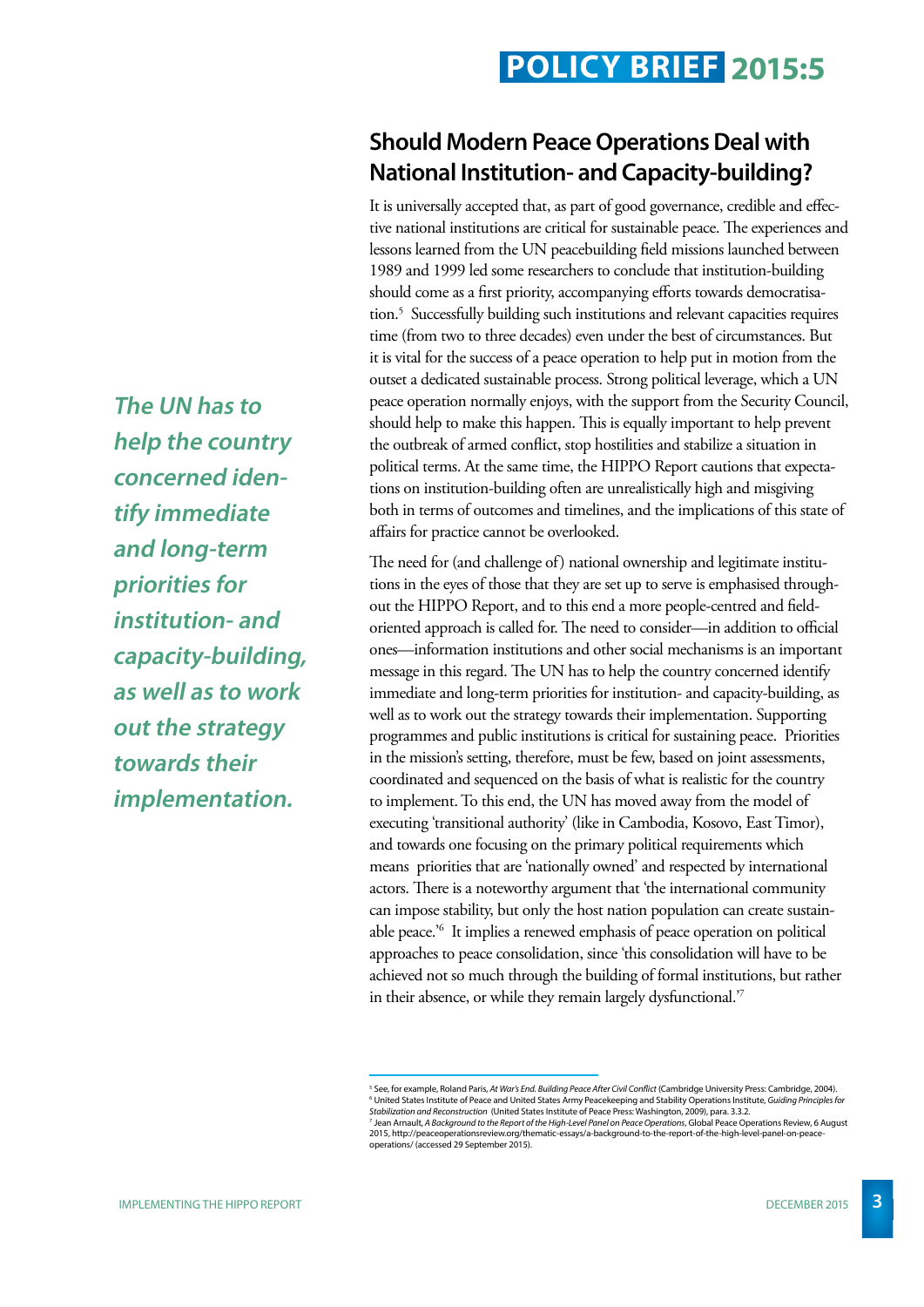The above necessitates thorough assessment by national counterparts of the country's existing capacities in critical areas of governance, presumably with the involvement and support of envisaged 'UN light teams,' in-country UN family, as well as the main multi-bilateral donors and actors, including relevant regional and sub-regional organizations. In parallel, the UN system is obligated to undertake its own integrated assessment and planning effort of the overall situation in the country for senior UN decision makers. The assessment should help devise a long-term UN strategy, including on sustaining peace in the country concerned.<sup>8</sup> Naturally, there should also be an implementation plan and it should be re-aligned with respective national plans. Both processes should ensure the participation of local communities, women, youth and other relevant groups and their representative organizations. Despite certain sensitivities involved, both processes should try to identify the root and underlying causes of conflict and ways to address them.

Unless and until there is clarity regarding critical gaps in national capacities, the Security Council should not be in a rush to unload the full plate of various tasks onto the mandate of a new peace operation. The growing inclination by the Security Council to entertain the phased and sequencing approach is a logical and practical way towards realistic, implementable and effective mandates. Moreover, as suggested by HIPPO, decisions by the Security Council on including specific tasks related to sustaining peace into mission mandates, should be accompanied by the necessary programmatic funds to support the best way for such decisions to be implemented on the ground.

The existence of credible and legitimate national interlocutors, as well as the selection of such interlocutors, may represent an immediate challenge for the UN. For example, in 1999, the United Nations Mission in Timor-Leste (UNAMET) initially refused to involve the National Council of Timorese Resistance (CNRT)—an umbrella body for all Timorese resistance organizations—in handling the humanitarian crisis in the aftermath of 'Black September.'9 Today's Libya is struggling with a problem of 'how to reassemble a functioning country after its brittle, autocratic and repressive government has been fractured and replaced with warring factions.'10 This challenge will not go away, as countries in conflict are de facto divided communities, reflecting a breakdown of consensus about which priorities and whose needs matter. The recent agreement on a national unity government in Libya is a welcome sign that the rival political factions have realised the need to join forces in order to address the threat of Da'esh and of terrorism in general.

It should be added that HIPPO Members did discuss the possibility of 'transitional' or 'bridging' arrangements, for when a peace operation with uniformed military personnel is succeeded by a political mission focusing **Unless and until there is clarity regarding critical gaps in national capacities, the Security Council should not be in a rush to unload the full plate of various tasks onto the mandate of a new peace operation.**

<sup>®</sup> See United Nations, IAP Working Group, *Integrated Assessment and Planning Handbook,* December 2013.<br>® Emilia Pires and Michael Francino, 'National Ownership and International Trusteeship: The Case of Timor-Leste', in Ja

Boyce and Madalene O'Donnell (eds.), *Peace and the Public Purse: Economic Policies for Postwar Statebuilding* (Lynne Rienner Publisher: Boulder, 2007), p. 124.

<sup>10</sup> Carlotta Gall, 'As Frustrations With Chaos Build, So Do Calls for Help', *The New York Times*, 23 September 2015, p. A10.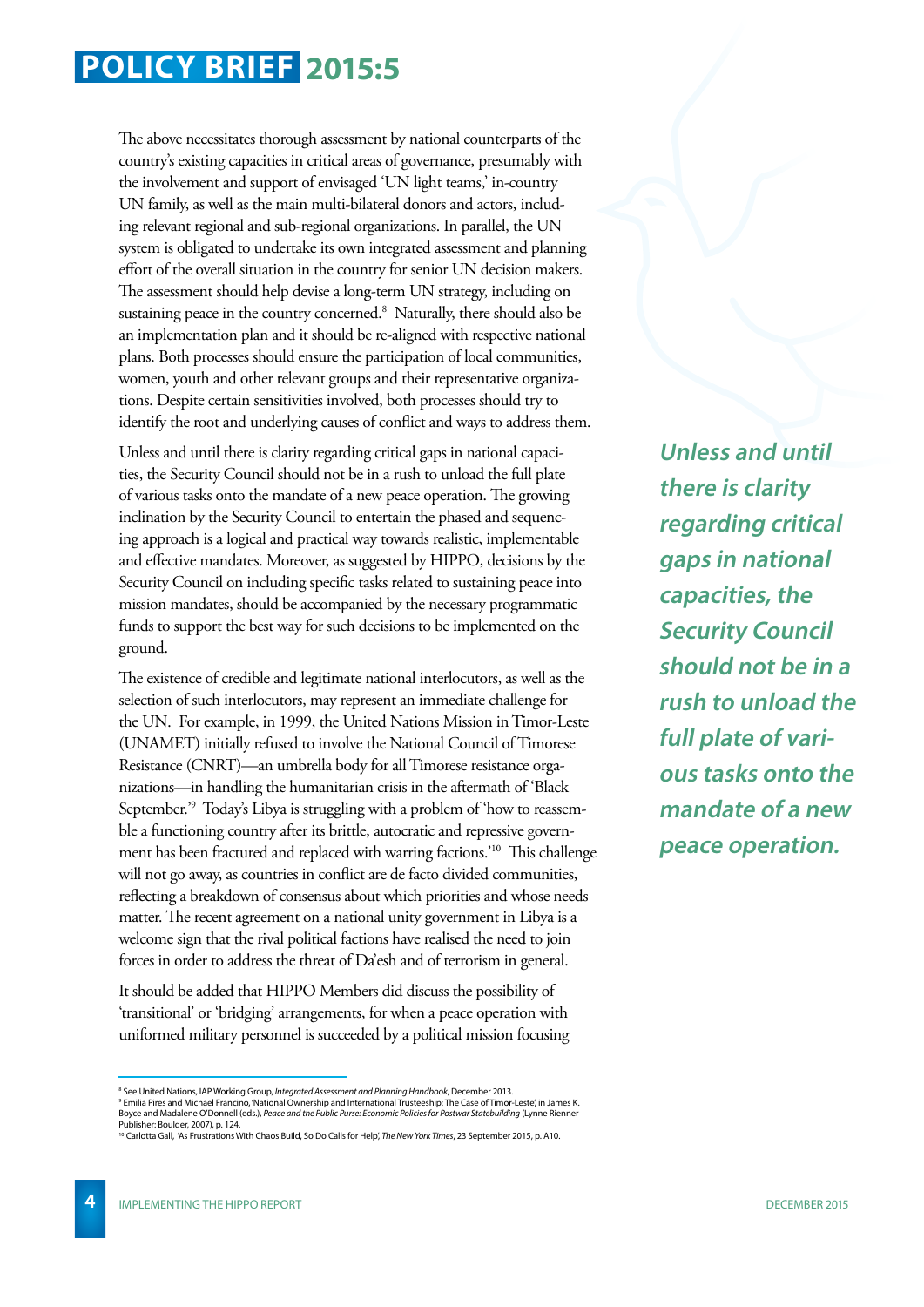on tasks relating to sustaining peace such as deepening national dialogue and inclusiveness including through institution- and capacity-building. This option appears attractive, as such a mission would maintain the political momentum and provide leverage not only for the rest of the UN system, but also for the host country and donors.

#### **How Realistic is International Coherence Towards Conflict-affected Countries?**

Fragmentation of the UN system, accompanied by the multitude of other international actors, not necessarily acting in sync with each other, have become a major obstacle in rendering effective assistance to countries affected by conflict. Achieving coherence and coordination of multiple international responses is one of the key challenges in maximising their positive impact on sustaining peace.

Given HIPPO's strong belief that the UN should enable its core strength by making all its relevant components act in coherence with each other, it recommended that the Secretary-General, with the support of Member States, make a focused effort to ensure a system-wide response to the emerging needs of countries in conflict. Overcoming UN divides requires a strong vision and leadership, both within the system itself and among Member States, to focus the Organization on supporting the countries prone to, or emerging from, armed conflict in an integrated manner. Special Representatives of the Secretary-General (SRSGs) should ensure that mission structures and coordination arrangements with UN Country Teams provide for an integrated approach to justice, rule of law and human rights. At the moment, however, there is no unifying body that can coordinate in a comprehensive way, UN responses on sustaining peace, including institution- and capacity-building.

The Peacebuilding Fund (PBF) is one of the increasingly versatile and effective instruments that the system has to this end. It helps to implement a wide variety of projects, actually bringing various UN actors together in the countries where it operates. The Fund focuses on four priority areas: i) supporting the implementation of peace agreements and political dialogue; ii) promoting coexistence and peaceful resolution of conflict; iii) economic revitalisation and generation of peace dividends; and iv) rebuilding essential administrative services and capacities.<sup>11</sup>

Recently, the PBF decided to support a particularly promising border project, which originated from the UN Country Teams in Tajikistan and Kyrgyzstan, to help improve cooperation between security providers, local authorities and communities to prevent cross-border violence and assist communities in jointly addressing interdependent needs associated with social infrastructure and natural resources. The project will work with at-risk youth to increase

<sup>11</sup> United Nations, *PBF at a Glance, Peacebuilding Support Office*, New York, 2015, p.2. Available at http://www.unpbf.org/wpcontent/uploads/PBF-Brochure-2014-FINAL-PDF-in-English\_july\_2015.pdf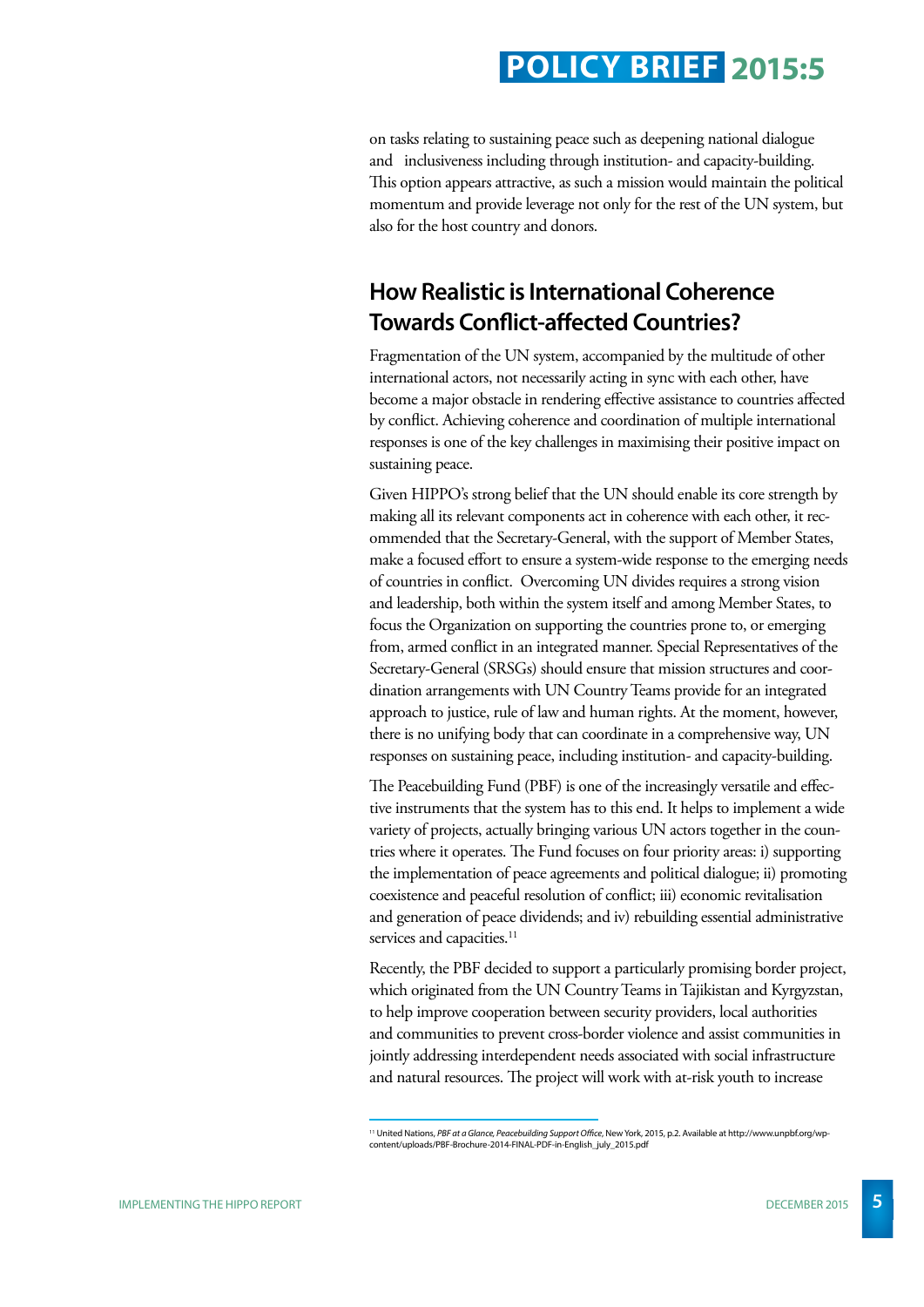their level of inter-ethnic tolerance and it will support active women's participation in the identification and implementation of cross-border initiatives. But the BPF is experiencing chronic and increasing shortages of resources as donors have to meet what they consider to be more urgent needs.

And whilst the Peacebuilding Support Office (PBSO) has become more active in galvanising and facilitating various parts of the system, it is not operational and highly limited in its capacity to meet the needs. As such, the expectations that accompanied the creation of the Peacebuilding Commission in 2005, have yet to be met. Member States may wish to revisit its mandate and modus operandi in light of the recent Report on the Peacebuilding Architecture. Rarely mentioned, but the Department of Political Affairs (DPA) is deepening its work with the UN Development Programme (UNDP) in the context of the Joint UNDP-DPA Programme on Building National Capacities for Conflict Prevention. The Department is supporting UN Country Teams in fragile contexts. The regional offices are playing an increasingly active and useful role in helping countries to sustain peace, promoting intra-regional cooperation, inclusive political arrangements, good governance and much more.12

With its focus on empowering the field, HIPPO suggested that the main action towards enhanced, coordinated and integrated international response should come from the host government, supported by the SRSG and/or Special Envoy. As every organization involved in sustaining peace is relying on their own eyes and ears on the ground, it is only logical to undertake a coordination effort, as well as joint assessments where each participant brings to the table their respective experience and expertise, be it finances, security or natural resources at the country level. HIPPO Members were also in agreement that the country analyses by UN peace operations should include, as appropriate, the dynamics and drivers of corruption. All of that, in the HIPPO's view, should help develop a political roadmap, coordination framework and division of labour among relevant actors in support of national needs.

In the view of HIPPO, peace operations should pay focused attention to community dynamics, particularly in zones of conflict, deploying local offices as broadly as security conditions permit. HIPPO stressed the importance of the closest possible interaction with the communities, as well as of the support for national initiatives regarding rural and local development. Given multiple complaints during different regional consultations about UN field missions being inaccessible to local populations, HIPPO felt that it was of particular importance that missions offer their assistance to the resolution of local conflicts, and ensure regular and structured engagement with local communities, including women, youth, religious and other leaders. Moreover, a participant at the Cairo Regional Consultations, pointedly noted that 'the recurring valuable lesson is that any peacebuilding effort not anchored in

<sup>12</sup> HIPPO Members, who visited Dakar, Senegal, witnessed first-hand the experiences of the UN Office for West Africa in this regard.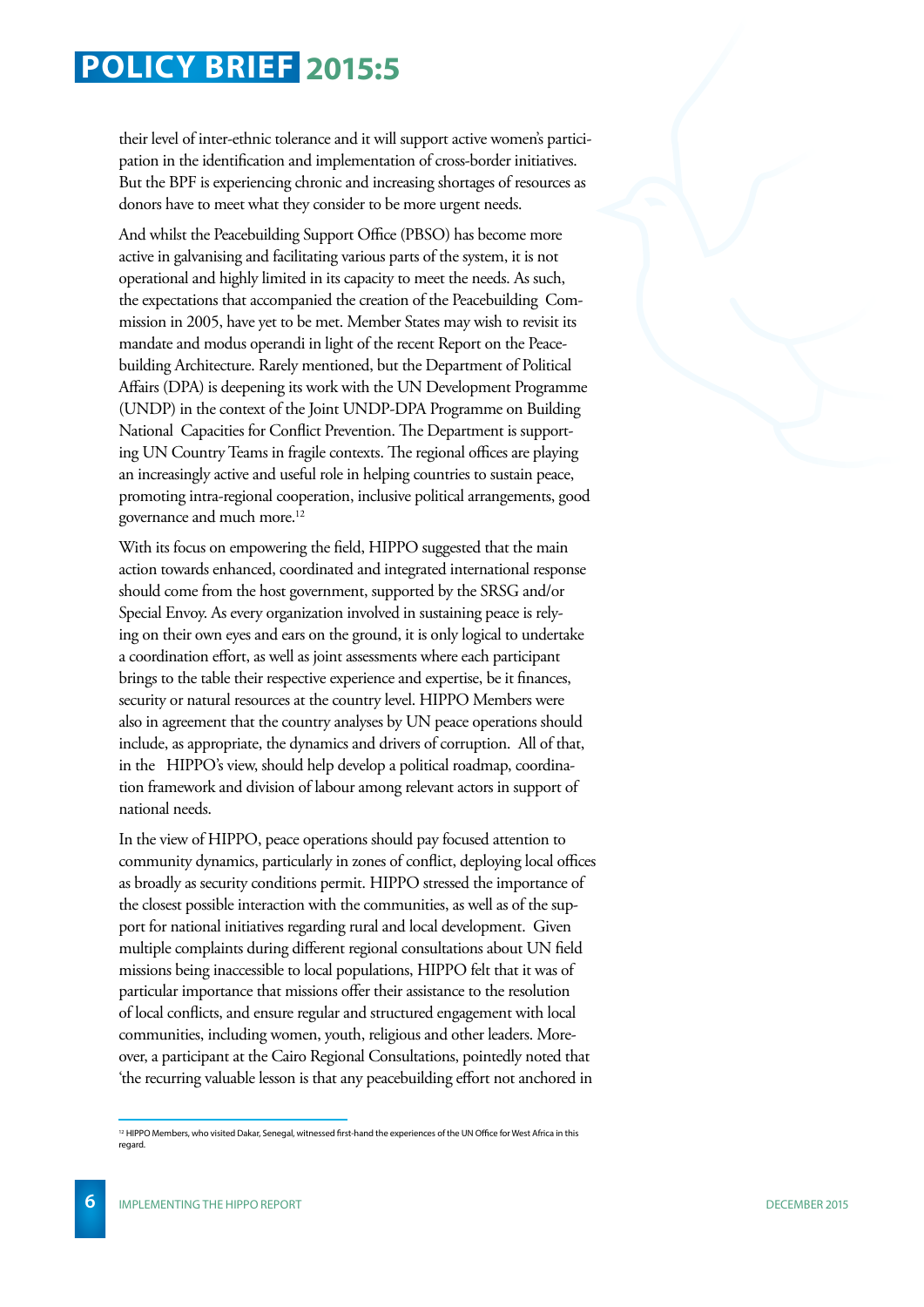local community will fail.'

Despite a robust normative framework for the advancement of Women, Peace and Security, many impediments stand in the way of the full implementation of Security Council Resolution 1325 and the six successive resolutions.13 Chief among these is the lack of national leadership in making this agenda a political and governance priority. Missions should integrate gender expertise within all functional components requiring gender knowledge and experience, particularly when they are involved in institution- and capacitybuilding.

The complexity and multitude of tasks related to sustaining peace, including institution- and capacity-building, accompanied by limited resources while needs are skyrocketing, makes it imperative for the UN to act in partnership with other international, regional and individual actors. HIPPO embraced the vision of a future of greater global and regional partnership, particularly in Africa, and strongly endorsed the need for the UN to deepen its partnerships with regional and sub-regional organizations. This should enable international actors to bring together their comparative advantages and provide an integrated response throughout the conflict cycle.

#### **Police is the Closest Authority to the People on the Ground**

Among specific substantive areas, the author recommends focusing action on police, with a particular emphasis on supporting national police development. First, this would meet HIPPO's call for the UN to 'become a more people-centred organization in its peace operations.'14 After all, it is the police that is the closest authority to the people on the ground. Second, this is an area where the UN Police Contributing Countries (PCCs) and other actors have already made significant progress in recent years. In addition to 14,000 police deployed in the field as international staff as of early 2015, the UN used civilian experts as police specialists in Timor-Leste, specialised teams in Haiti and employed police training teams from the region to serve as UN Police, for example, in pre-crisis South Sudan. In response to demand for non-fragmented assistance by the UN system, the (now defunct) Policy Committee, chaired by the Secretary-General, decided in 2012 to create the Global Focal Point for Police, Justice and Corrections (GFP) that supports assessment, planning, fundraising and delivery under the guidance of national partners and UN in-country leadership.<sup>15</sup> The GFP is led by the Department for Peacekeeping Operations (DPKO) and UNDP, with the participation of UN Office on Drugs and Crime (UNODC), the Office of the UN High

**...HIPPO's call for the UN to 'become a more peoplecentred organization in its peace operations.'**

<sup>&</sup>lt;sup>13</sup> United Nations, Security Council Resolution 1325 (2000), S/RES/1325(2000), 31 October 2000.

<sup>&</sup>lt;sup>14</sup> UN, *Uniting our Strengths for Peace: Politics, Partnerships and People, A/70/95-S/2015/446, 2015, p. 30.<br><sup>15</sup> The GFP is a UN Headquarters arrangement between DPKO, UNDP and other UN partners, providing joint operati* 

try support in the police, justice and corrections areas in post-conflict and other crisis situations.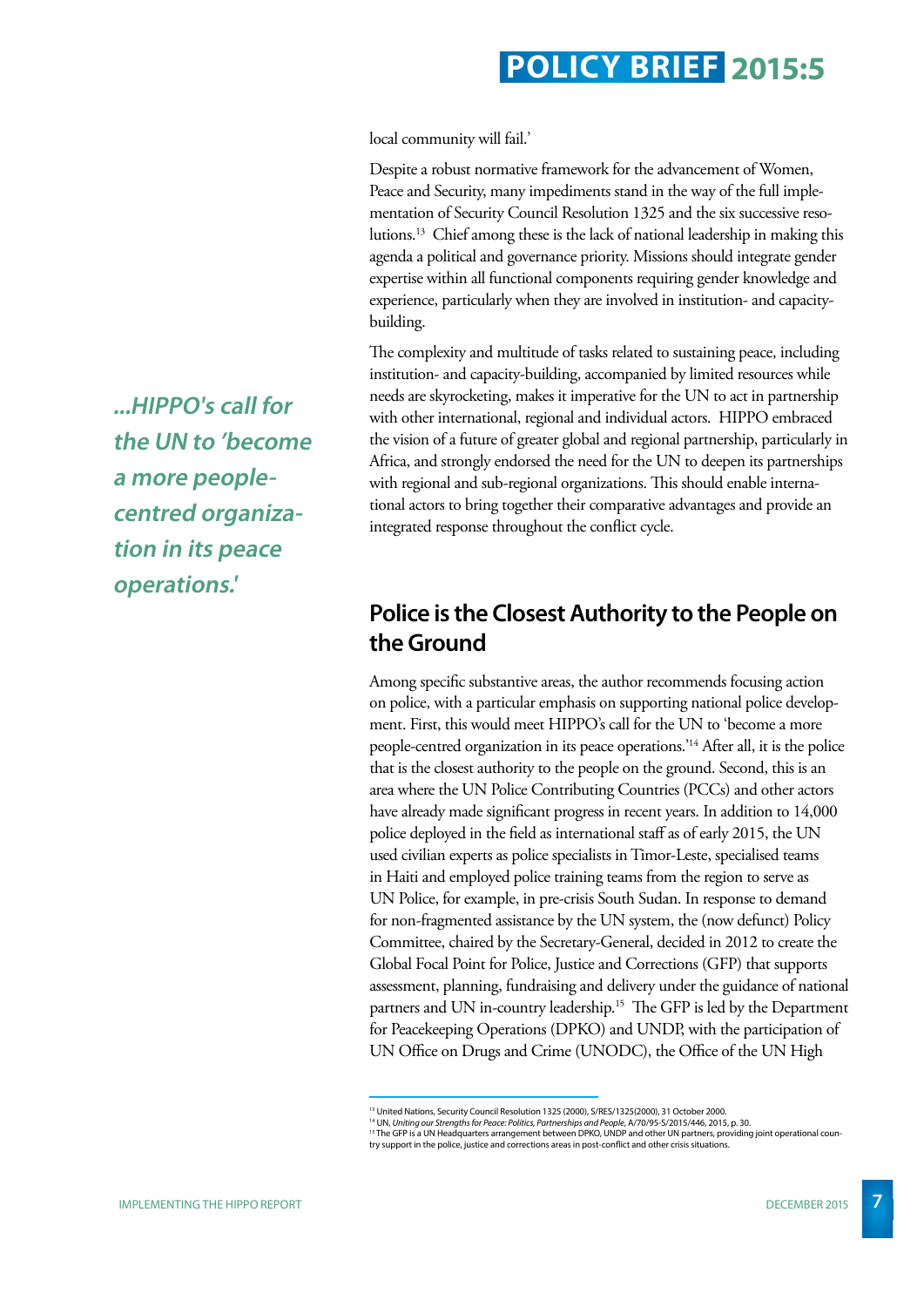Commissioner for Human Rights (OHCHR) and UN Women. While the GFP is clearly an answer for better coordination and joined-up approaches in the field, the operationalisation of the arrangement remains a challenge. One of the reasons is that the Secretariat has no support account budget and limited resources to support GFP assignments in non-mission settings or in Special Political Missions. In DRC, the UN Stabilization Mission (MONUSCO) has been considering, together with the government, the establishment of pilot trade zones, so called 'Islands of Stability' with functioning courts, police and infrastructure.<sup>16</sup>

Many of the Member States provided HIPPO with views on the role of police in UN operations, which were carefully considered. Generally, it was suggested that the mandates' conceptual basis and planning capacities for policing in UN peacekeeping operations needed to be clarified and strengthened. Australia, which during its 2014 Chairmanship of the Security Council held a debate on UN Policing that resulted in a landmark thematic resolution—2185 (2014)—on the topic, along with Sweden, called for the finalisation and implementation of the DPKO/Department of Field Support (DFS) Strategic Guidance Framework for International Policing. Norway called for giving the framework priority for implementation. Germany, with its deep interest in UN Police issues, emphasised the importance of mandating police components within a wider stabilization and peacebuilding strategy. Other Member States including Australia, Norway, Spain, Sweden and the European Union (EU), highlighted the role of UN Police in building the capacity of national rule of law institutions, in close collaboration with civilian capacities in areas including Security Sector Reform (SSR), rule of law, justice and corrections.

The importance of integrated planning through the Global Focal Point was highlighted in this regard by Switzerland and Sweden. Norway called for greater specialisation in the police units deployed to peace operations, including the increased application of the specialised police teams concept, while Argentina and Sweden argued that the police component should lead in combatting transnational organized crime, rather than the military component. Norway and the EU urged for greater collaboration on SSR and capacity-building operations between UN Police and other organizations such as the EU or the North Atlantic Treaty Organization (NATO), as well as with international and regional police organizations such as INTERPOL and AFRIPOL. The United States recommended to consider, especially in light of the objective to protect civilians, whether the existing ratio of troops to police and the ratio of formed police unit to individual police officers were optimal.

HIPPO advocated for a significant change in approach to police in UN peace operations.17 Reflecting on the accumulated UN experience in the field, the existing thinking in the Office of Rule of Law and Security Institutions

<sup>&</sup>lt;sup>16</sup> From the visit by a group of HIPPO Members to the DRC.

<sup>17</sup> UN, *Uniting our Strengths for Peace: Politics, Partnerships and People*, A/70/95-S/2015/446, 2015, pp. 54-56.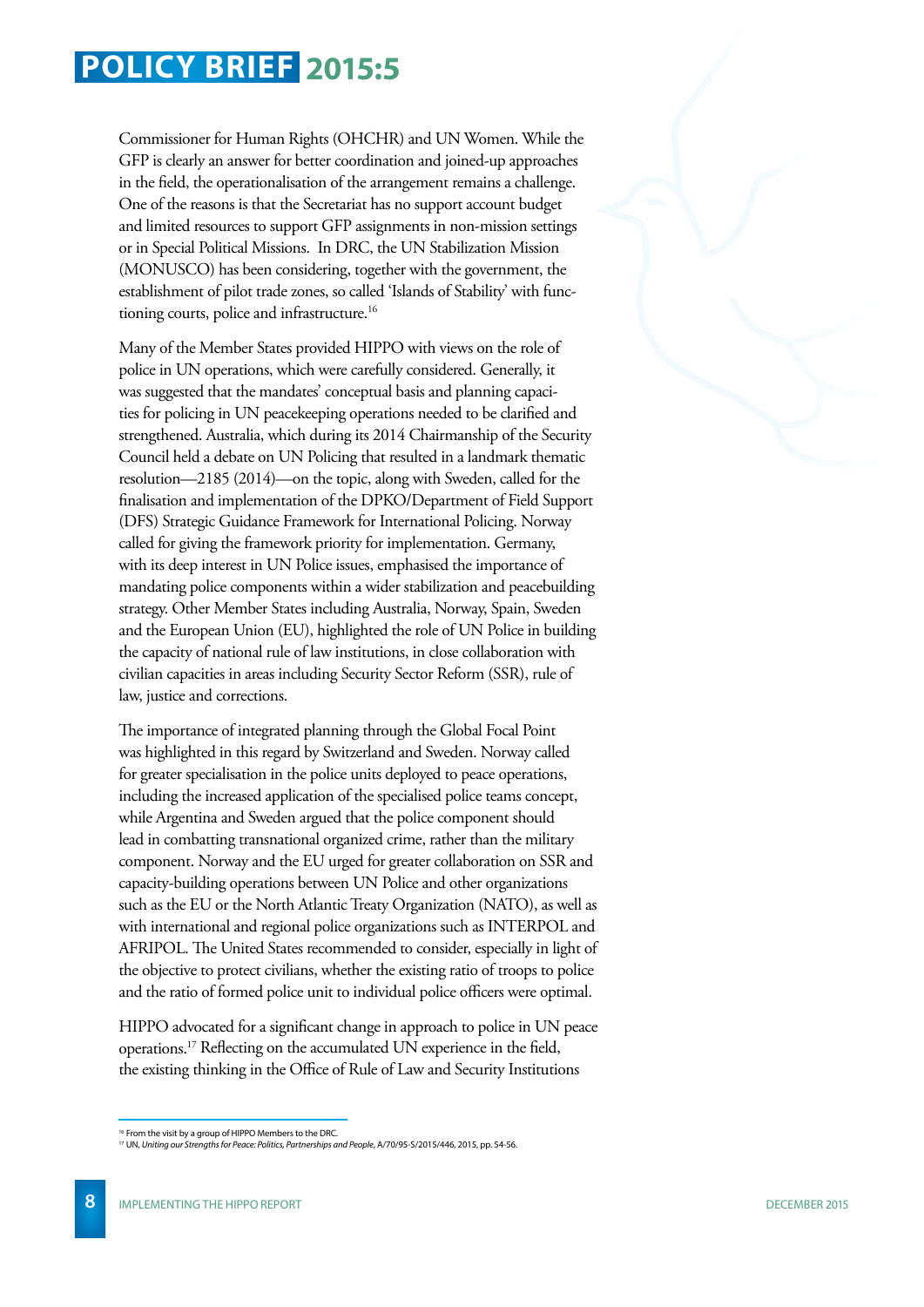(OROLSI)/DPKO and in extensive research,<sup>18</sup> the above change should entail the need for the next generation of UN Police. This generation has to be better trained and equipped in terms of protecting civilians, ensuring at least a minimum of public safety and security, while making a focused effort on helping the country concerned with police reform and building its own police capacity. The latter, no doubt, will have to include training and support in dealing with transnational organized crime, violent extremism, corruption and possible new areas, including cybercrime. These efforts will have to be accompanied by support to the justice and corrections sectors. In all of that, the HIPPO stressed, justice, the rule of law and human rights are mutually reinforcing elements in the work of UN peace operations and UN Country Teams and should be addressed in an integrated way.<sup>19</sup> These efforts should be gender-sensitive and embrace in full the need to involve women and take into consideration their views and concerns. The HIPPO heard from several interlocutors the critical importance for UN Police to deploy all-female Formed Police Units (FPUs), as well as the need to recruit and train more women as national police officers, given their effect on local communities.

Since early 2014, a Strategic Guidance Framework (SGF) of policing has been developed, a document that describes in some detail 'what' UN Policing is and what its core tasks entail. With three out of its four main guidelines finalised, the Secretariat has begun breaking down the core tasks further into practical implementation manuals. All of this promises to provide 'a sound basis for cooperation between Member States and the Secretariat on standards, tasks and training requirements of formed police units, specialised teams and individual police officers; something which is eagerly anticipated by the PCC community.'20 As part of the effort to operationalise the guidance produced, a significant challenge for the Police Division is to translate the documents into training, given that it has no training resources—neither staff, nor funds. In addition, as HIPPO noted, 'UN police officers are not usually trained to deliver police reform, and the UN's model of short-term police deployments is supply-driven and unsuited for capacity development.'21 Another challenge will be the implementation of HIPPO's recommendation that UN Police strategies should be based on capacity assessments in the country, with a follow-up reflection in mission planning, staffing and recruitment. All of this requires strong support and cooperation from Member States, particularly when it comes to nominating experienced and qualified officers, conducting pre-deployment training, etc.

Despite those and other challenges, however, there is every reason to believe that decisive progress on UN Policing is not only possible, but forthcoming. Progress in this area presents a win-win situation for all concerned, but first

**The HIPPO heard from several interlocutors the critical importance for UN Police to deploy all-female Formed Police Units[...] given their effect on local communities.** 

<sup>18</sup> See, for example, Marina Caparini, *Capacity-building and Development of Host State Police: The Role of International Police*, Challenges Forum Occasional Papers No. 3 (May 2014); William Durch, *Police in UN Peace Operations: Evolving Roles and Requirements*, Challenges Forum Occasional Papers No. 4 (August 2014); Mateja Peter (ed)., *United Nations Peace Operations: Aligning Principles*  and Practice, A compendium of research by the Norwegian Institute of International Affairs, (NUPI Report No.2, 2015).<br><sup>19</sup> UN, Uniting our Strengths for Peace: Politics, Partnerships and People, A/70/95-S/2015/446, 2015, p

<sup>&</sup>lt;sup>20</sup> United Nations, The Future of United Nations peace operations: implementation of recommendations of the High-level Indepen*dent Panel on Peace Operations*, Report by the Secretary-General, A/70/357-S/2015/682, 2 September 2015, p. 20, para.93 21 UN, *Uniting our Strengths for Peace: Politics, Partnerships and People*, A/70/95-S/2015/446, 2015, p. 55.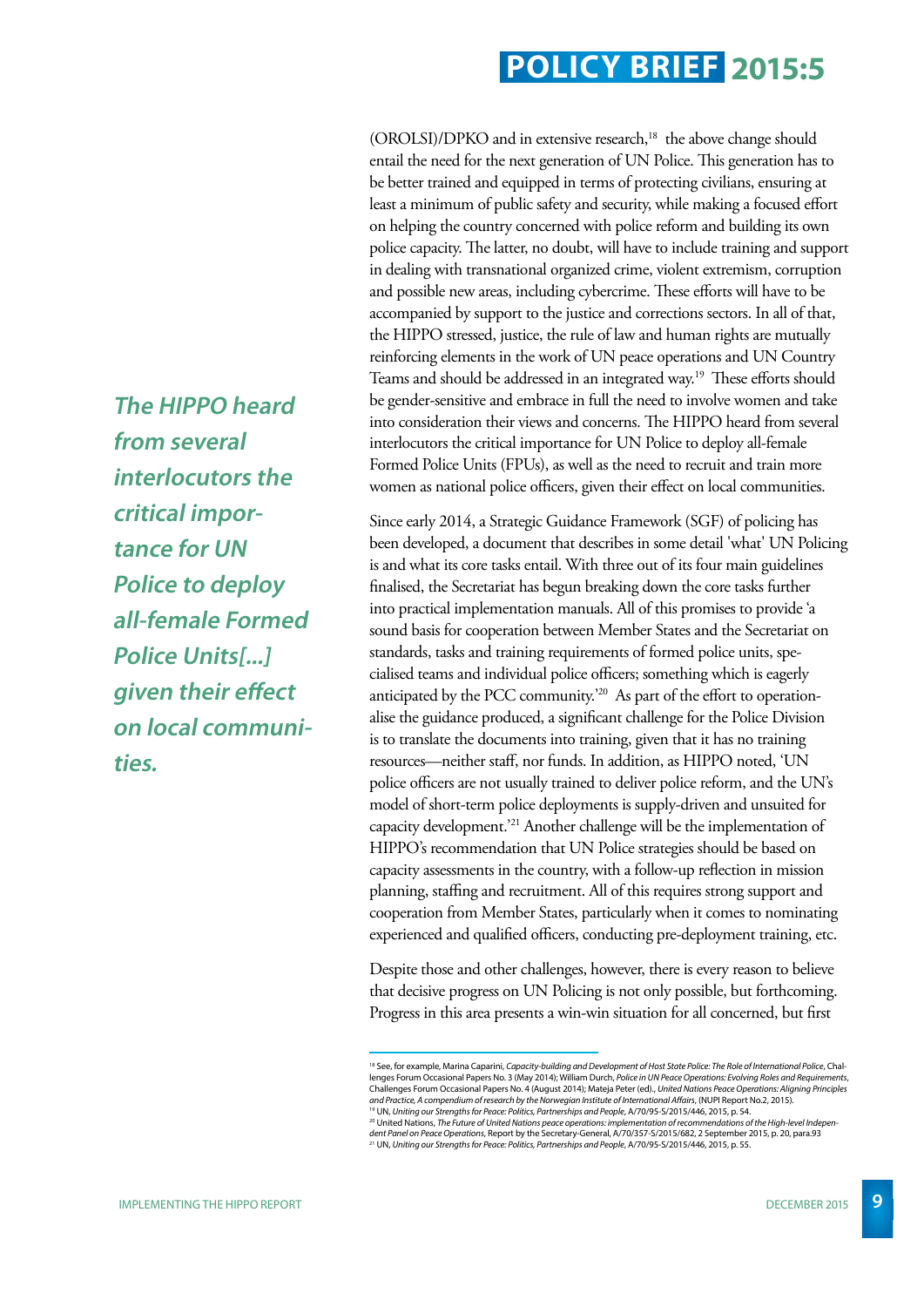of all, for the people on the ground. Most probably, the Secretary-General will continue to experience difficulties with mobilising the required resources from PCCs, but enhanced collaboration with the regional organizations concerned, as well as with potential donors from among 'peer countries,' should help remedy this situation. The considerable pledges made at the 2015 Leaders' Peacekeeping Summit in New York in late September look quite reassuring in that regard.

The planned Police Summit in May 2016 should become a turning point towards meeting the emerging needs, with Member States and the Secretariat coming to a common understanding about UN Policing, including the practical role of police in the protection of civilians. It seems that the Group of Friends of UN Police will have to play a key mobilising role for the success of the Summit. The intention to review UN Police performance and needs before the 2016 Summit is another welcome development.

#### **Implementation: To Be or Not to Be?**

The implementation of HIPPO's recommendations is a major challenge. The scope and diversity of proposed changes to increase the effectiveness of UN peace operations, coupled with the working culture of the Secretariat and UN bodies, would indicate that most action is going to take time. Moreover, some of the ideas and proposals have been part of the already existing divides among Member States. Fully aware of all of that, HIPPO went ahead with its recommendations. The Report is not a final word on the subject, but rather an attempt to galvanise the ongoing search by Member States, the Secretary-General and other critical actors for more effective ways to prevent and resolve armed conflict and sustain peace.

At the same time, HIPPO's interaction with key stakeholders at headquarters and throughout regional consultations and thematic discussions confirmed that the time is ripe for a major overhaul of many aspects of UN peace operations. Sustaining this political momentum will be key to the implementation process. The hope is that the most interested Member States, both individually and as regional groups, become 'champions' and the driving force for reform, together with the Secretary-General.

The initial reaction to the HIPPO Report and its recommendations has been encouraging. Importantly, the Peace and Security Council of the African Union (AU) welcomed the HIPPO Report, noting among the principles for AU-UN partnership 'an integrated response to the full conflict cycle.' The UN's strategic partnership with the AU is underpinned by principles that apply to other regional partners, including consultative decision-making and appropriate common strategies for an integrated response to conflict, based on respective comparative advantages, transparency, accountability and respect for international norms and standards. The United Nations Secretariat and the African Union Commission are taking steps to finalise, in

**The hope is that the most interested Member States, both individually and as regional groups, become 'champions' and the driving force for reform, together with the Secretary-General.**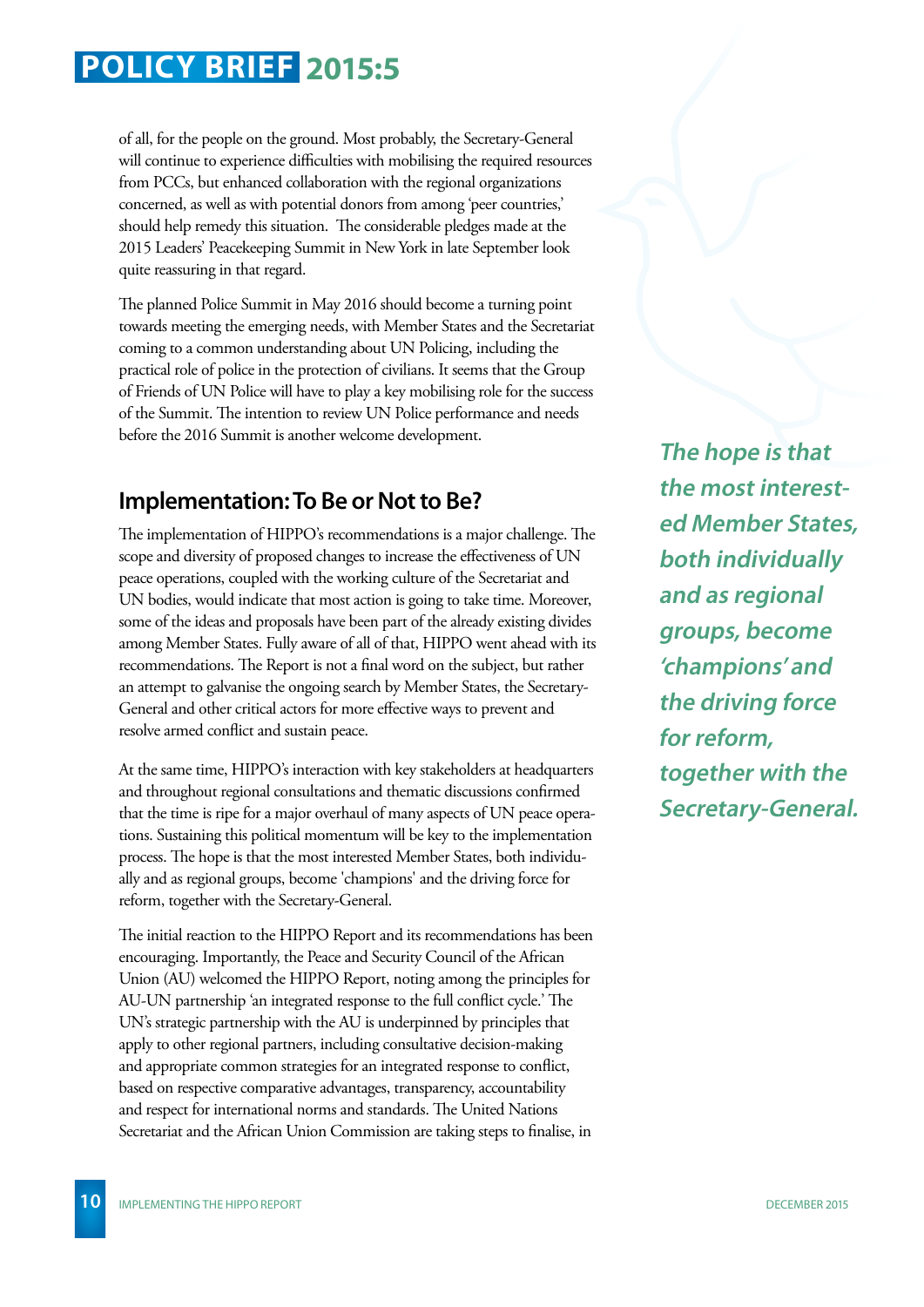2016, a Joint United Nations-African Union Framework for an Enhanced Partnership in Peace and Security, which will provide a blueprint for early and continuous engagement between the organizations before, during and after conflict. It would be only logical to also foresee in that context an even stronger trilateral framework UN-AU-EU, given the scope and breadth of the cooperation of the latter with the other two organizations.

In his response to the Report, the Secretary-General stressed that unity of effort and integration must be strengthened across UN efforts in support of a mandate, including with peacebuilding activities and the UN Development Group. The Secretary-General has proposed an action plan where one of the pillars is new ways of planning and conducting peace operations to make them faster, more responsive and more accountable to the needs of countries and people in conflict, while stronger regional-global partnerships is another one. However, one should not underestimate the challenge of bringing the UN system together.

An initial analysis of the action plan by the Secretary-General shows that it focuses on what the Secretariat and the rest of the UN system are in a position to undertake or initiate on their own, but with the support from Member States and other interested actors. The Secretary-General has pledged to engage the principals of the UN on how different parts of the system can be brought together to strengthen preventive and peacebuilding work. Achieving this objective would require full support from Members of the respective Executive Boards. The Secretary-General has commissioned a review by the United Nations Development Group (although the Panel recommended an independent one) of current capacities of agencies, funds and programmes to feed into those and subsequent discussions.

Active participation of various UN partners in developing the substantive contents will be particularly important and needed in the area of national institution- and capacity-building. It should begin with setting up a process whereby specific short- and longer-term priorities for sustaining peace for every single country affected by armed conflict or prone to it are brought into the focus of the UN system and its partners. This could possibly be achieved through an institutional framework that sets up a platform for the g7+ and/or the Peacebuilding Support Office (PBSO), possibly also in cooperation with relevant regional organizations and international financial institutions.

Of particular importance is the intention of the Secretary-General to explore with relevant host governments 'the establishment of compacts as a way to ensure understanding of our mandates and status-of-mission agreements and, as appropriate, support coordinated international engagement.'22 While the actual contents of such compacts remains to be seen, they have been proposed by HIPPO as a practical way to ensure mutual accountability between the UN and the national authorities in question. Moreover, it would

<sup>22</sup> UN, *The Future of United Nations peace operations: implementation of recommendations of the High-level Independent Panel on Peace Operations*, A/70/357-S/2015/682, 2015, p.14.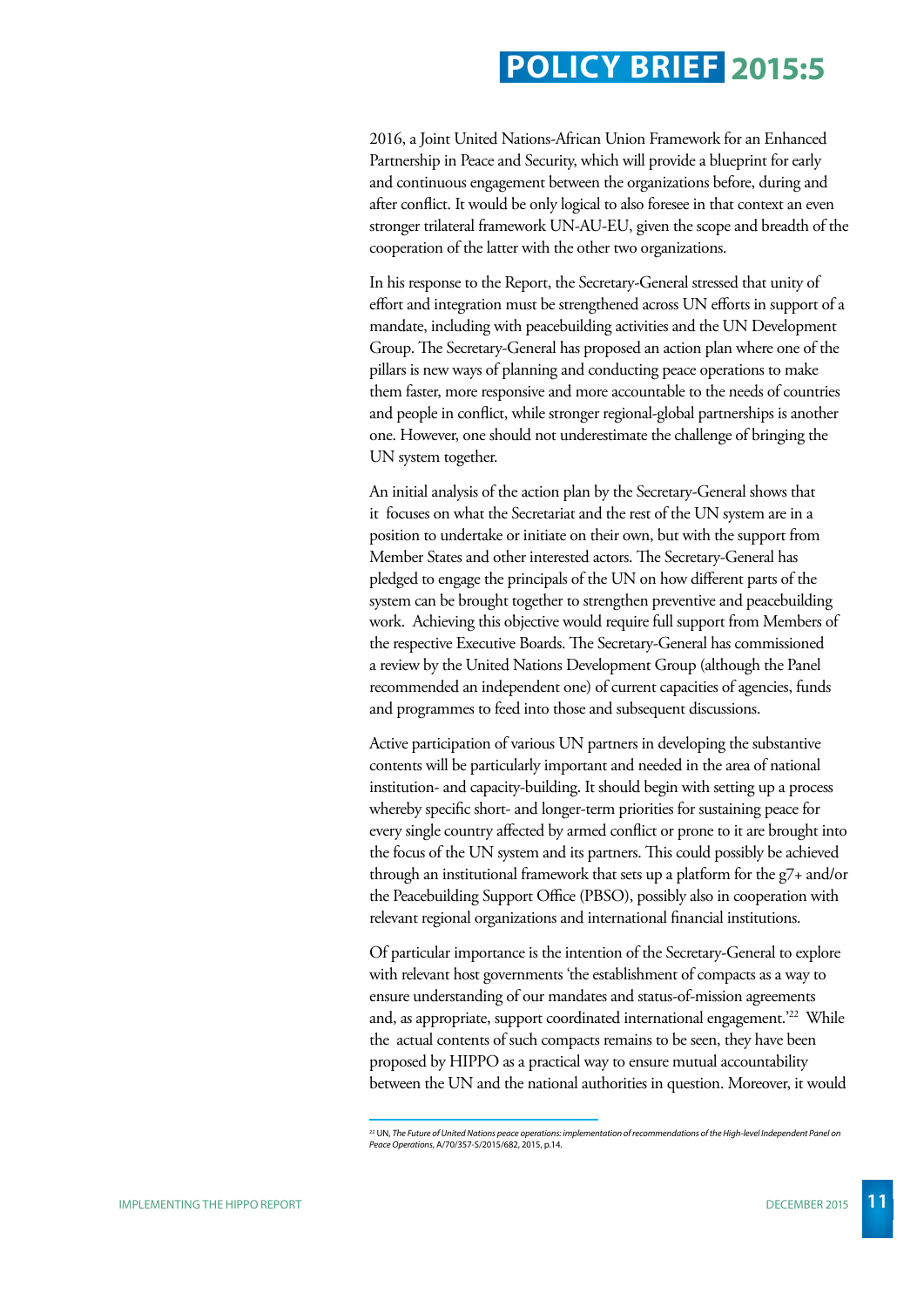be useful if such compacts include concrete, time-bound and measurable benchmarks of progress, along the lines of the recent proposal for 'peacebuilding audits' even though it was put forward in the context of transforming the Peacebuilding Commission into the Peacebuilding Council.<sup>23</sup>

Acting on such priorities is the next step, and this is where the UN system should prove its ability to provide integrated response. It remains to be seen as to whether UN agencies, funds and programmes can be flexible enough within their existing normative and operational settings. Provided all concerned act in a coordinated fashion, we should see first tangible results in one year's time. While the serving Secretary-General, whose term expires by the end of 2016, has decided to leave proposals on restructuring of the Secretariat to his successor, there is no reason for Member States and all others concerned not to think through possible ways to re-organize the Secretariat and maybe other parts of the UN system during this time.

On the other hand, there is every reason to believe that most of the proposed operational changes related to the existing field missions and Country Teams could be initiated in the near future. However, changing administrative and particularly financial arrangements with regard to peace operations may not only require time, but also the consent of the Member States—and more importantly, their agreement on the proposed improvements. The Security Council, the General Assembly and some of its relevant bodies have begun their consideration of the HIPPO Report and the related Report of the Secretary-General. It will be incumbent on their Members to reflect in their respective Committees' own reports on issues raised by HIPPO and, hopefully, move forward towards more effective and efficient peace operations. Moreover, there are emerging signs that Security Council Members and the Secretariat have begun to take on board some of the HIPPO's recommendations and proposals. Hopefully, this will transpire, for example, in making sequenced and prioritised mandates part of the Council's regular practice. Also, one would expect the relationship between the Secretariat and the Council, as well as between and among the relevant departments and components of the UN system, to become even closer and harmonious.

Member States and the rest of the UN system are also considering the proposals and recommendations contained in the Report of the Advisory Group of Experts on the UN Peacebuilding Architecture, as well as the Global Study on the Implementation of UN Security Council Resolution 1325.<sup>24</sup> Altogether, there are encouraging signs that the UN and its Members are intensifying their search for more effective action and upscaling their efforts toward armed conflict. There is a collective call for urgent change in how the international community conceives of its peace and security instruments, how they are applied and how different actors and stakeholders

<sup>23</sup> *Confronting the Crisis of Global Governance*, Report of the Commission on Global Security, Justice and Governance, Supported

by The Hague Institute for Global Justice and the Stimson Center (June 2015) p.92<br><sup>24</sup> United Nations, The Challenges of Sustaining Peace, The Report of the Advisory Group of Experts for the 2015 Review of the<br>United Natio *Peace*, A Global Study on the Implementation of United Nations Security Council Resolution 1325, 14 October 2015.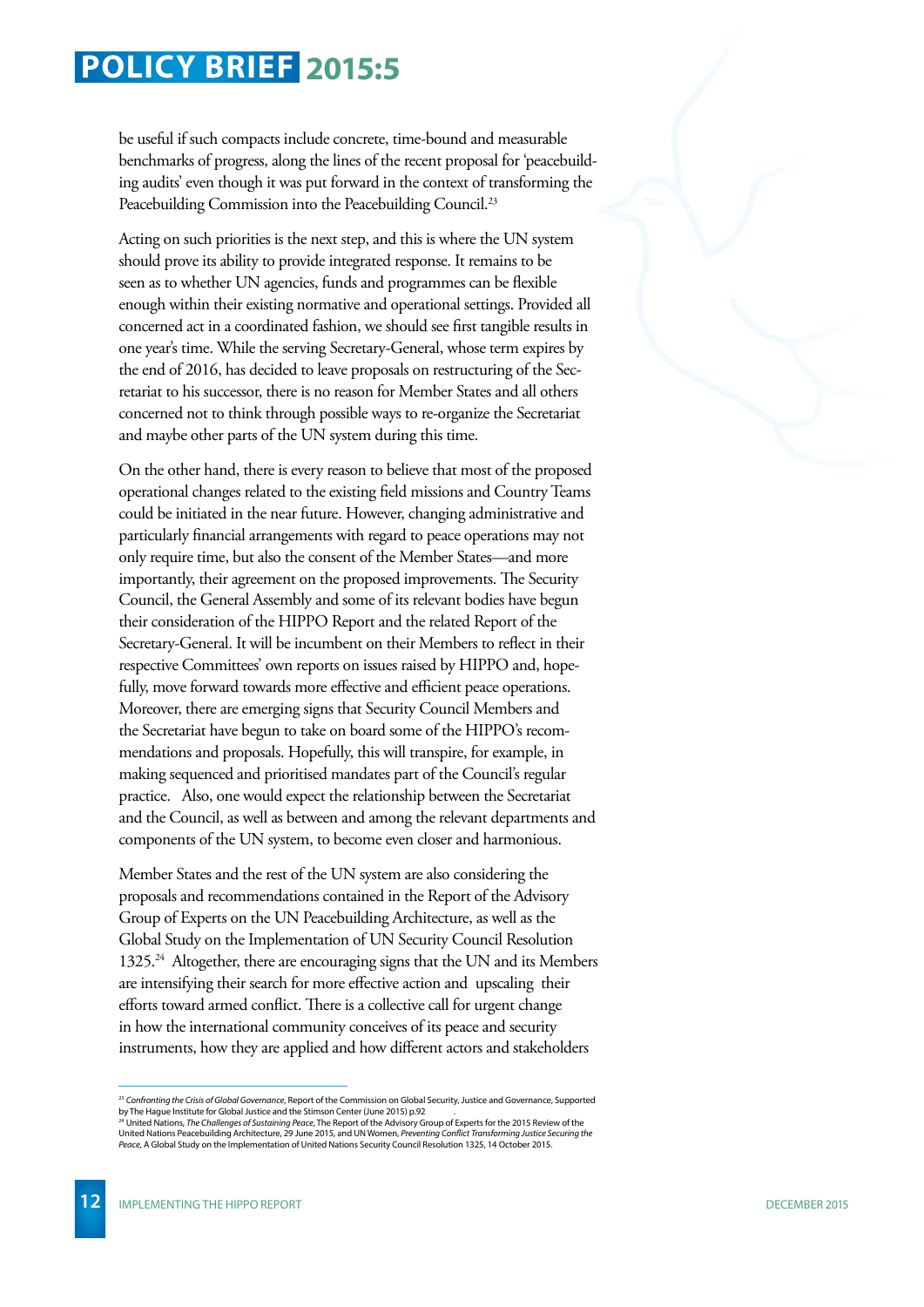work together to maximise impact. Overall, provided the Secretary-General, Member States and all other actors involved remain actively engaged and focused, prospects for bringing UN peace operations to the next level of effectiveness currently look quite promising and reassuring.